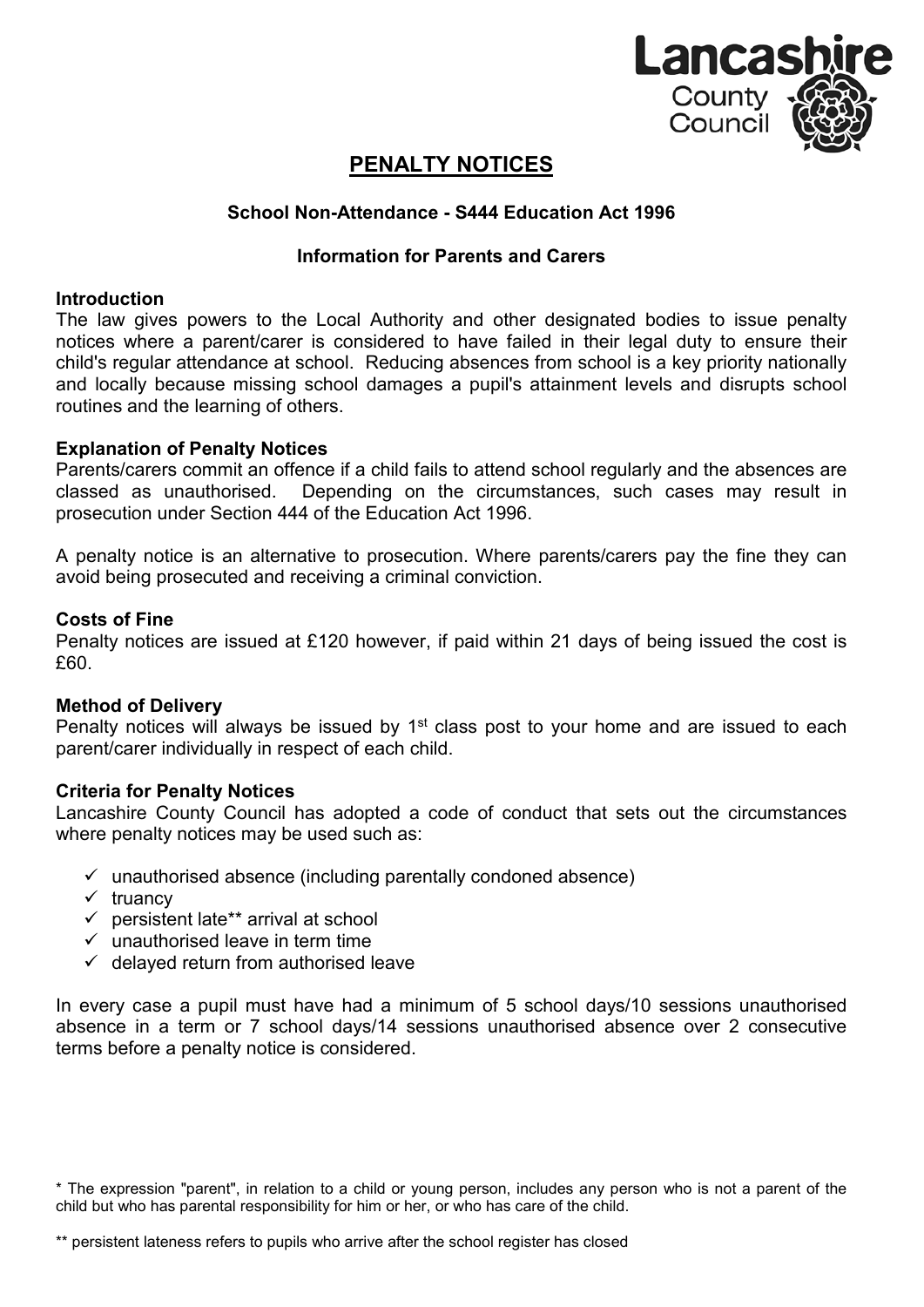

#### **Warnings**

In cases of unauthorised absence and persistent lateness\*\*, you will receive a written warning of the possibility of a notice being issued. This will include a copy of your child's attendance details. The warning letter will advise you of a 15 school day monitoring period during which your child should have no unauthorised absences from school, otherwise a penalty notice will be issued.

In cases of unauthorised leave, warnings will be issued where sufficient notice of the intended absence has been given. This means that in some cases, penalty notices may be issued without a warning.

#### **Appeals**

There is no statutory right of appeal once a penalty notice has been issued. However on receipt of a warning or penalty notice, you can make representations should you wish (see frequently asked questions for more information). Penalty notice timescales cannot be extended or put on hold whilst representations are being considered by the school.

### **Payment**

Details of payment arrangements will be included on the penalty notice. You need to be aware that payment in part or by instalment is not an option with penalty notices. No reminders will be sent.

#### **Consequences of Non-Payment**

You have up to 28 days from receipt of the notice to pay the penalty in full, after which the authority is required in most instances to commence proceedings in the local magistrates' court for the original offence of failing to ensure your child attends school regularly.

In the event of non-payment of a penalty notice, further correspondence regarding court proceedings will be issued. In some instances, attendance at court may not be necessary; the court paperwork you receive will explain the procedures and what to do next.

If you are convicted, this can attract a range of sentences including fines up to £2,500 and/or up to three months imprisonment. Other disposals such as Parenting Orders or Community Sentences can be imposed depending upon the circumstances. Costs may also be imposed.

Payment of the notice discharges your potential liability for conviction for that period. However, it could be the case that a prosecution might be considered for further periods of poor attendance not covered by the notice, depending on the circumstances.

If you have concerns regarding your child's attendance you should contact the school to discuss what help might be available.

\*\* persistent lateness refers to pupils who arrive after the school register has closed (marked as U in the register)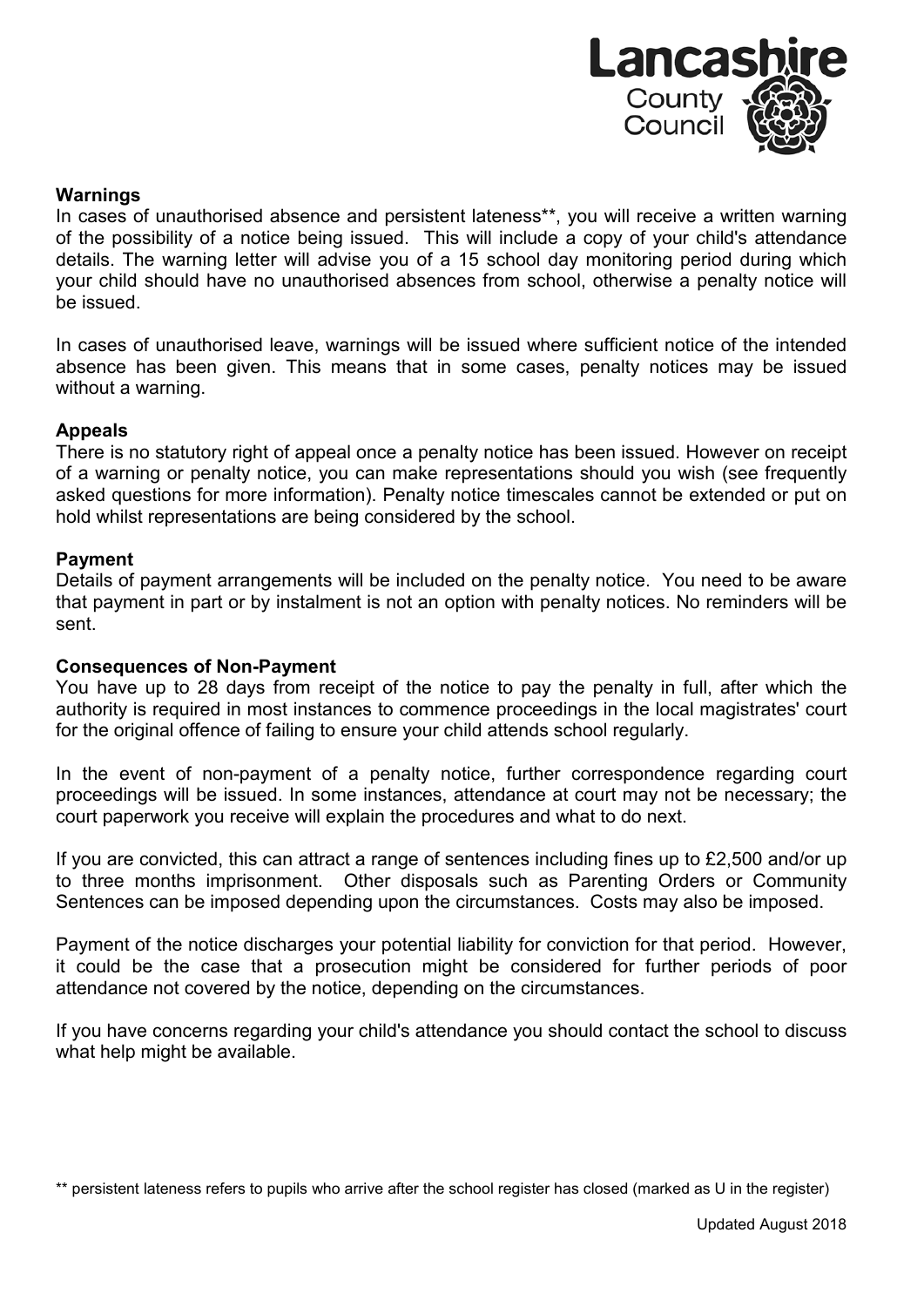# **PENALTY NOTICE FREQUENTLY ASKED QUESTIONS**

# **My husband/wife/partner has also received a penalty notice for the same offence – does that mean we both have to pay the fine?**

*Yes. All parents of a child may be served a penalty notice for not ensuring their regular attendance at school. Each penalty notice is individually issued per parent, per child and all must be paid to avoid prosecution.*

# **My partner has been issued with a penalty notice but he/she is not the natural father/mother of my child – does he/she still have to pay?**

*Yes. The expression "parent", in relation to a child or young person, includes any person who is not a parent of the child but who has parental responsibility for him or her, or who has care of the child i.e. lives with and has day to day contact with the child.*

# **Three penalty notices have been issued in respect of my child – one to each natural parent and one to a step-parent – is this right?**

*Yes. As above all parents may be served a penalty notice for not ensuring their regular attendance at school and the expression "parent", in relation to a child or young person, includes any person who is not a parent of the child but who has parental responsibility for him or her, or who has care of the child. This means a number of people may be liable for a penalty notice.*

# **I am Auntie/Uncle/Grandma/Grandad/Family Friend – why have I been issued with a fine?**

*As above, the expression "parent", in relation to a child or young person, includes any person who is not a parent of the child but who has parental responsibility for him or her, or who has care of the child i.e. lives with and has day to day contact with the child.*

*You have received the penalty notices because you have been determined as a parent under the Education Act in respect of the child.*

# **I have received a penalty notice for unauthorised leave but I feel the leave should have been authorised as the circumstances are exceptional/my child's attendance is otherwise excellent/my child is a high achiever/this is the first time I have removed my child from school – can I appeal the penalty notice?**

# *There is no statutory right of appeal for a penalty notice.*

*It is at the discretion of the head teacher as to whether or not an absence is deemed exceptional and recorded as authorised in accordance with the Department for Education Guidance on applying the Education Pupil Registration Regulations. Any questions about the school's refusal to authorise leave or the school's decision to request a penalty notice should be raised with the headteacher informally or with the governing body through the school's complaints procedure.* 

*The Local Authority School Attendance Legal Team cannot answer questions regarding the schools decision making processes – any such enquiries will be directed back to the school.* 

# **My child was off sick why have I been fined?**

*The attendance printout will show you the absences that have been marked as unauthorised and that have triggered the penalty notice. It is a decision for the school as to whether or not they authorise absences for alleged illness. If you disagree with the school's decision, you should raise your concerns with the headteacher informally or with the governing body through the school's complaints procedure.* 

*The Local Authority School Attendance Legal Team cannot answer questions regarding the schools decision making processes – any such enquiries will be directed back to the school.* 

**I am currently in contact with the school about their decision not to approve /to request a penalty notice for the leave taken by my child. Will the penalty notice go on hold whilst the matter is dealt with?**